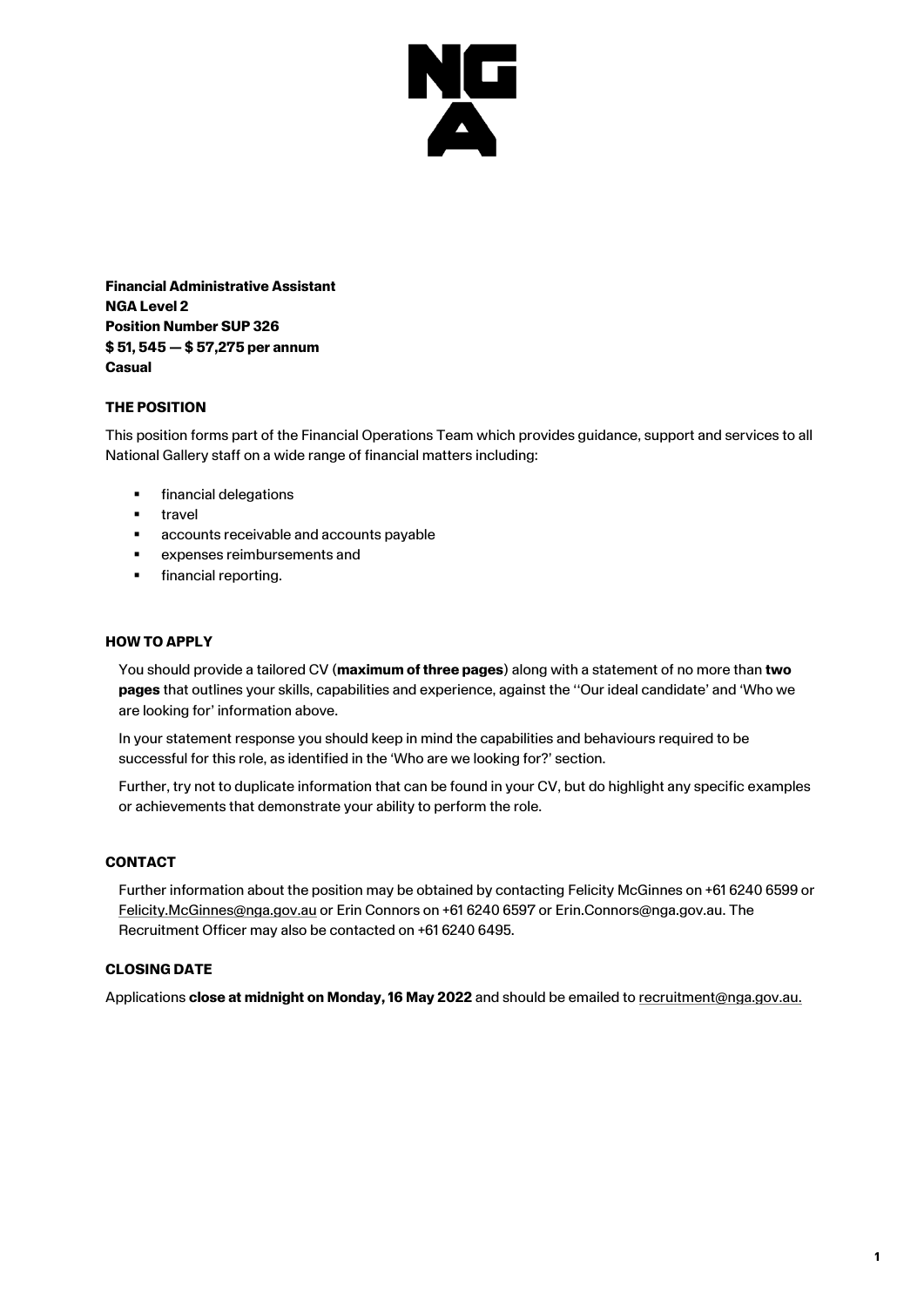| Position title                | <b>Finance Administration Assistant</b>     |
|-------------------------------|---------------------------------------------|
| Position number               | <b>SUP326</b>                               |
| <b>National Gallery level</b> | NGA <sub>2</sub>                            |
| Employment type               | Casual                                      |
| Department                    | <b>Financial Operations</b>                 |
| Portfolio                     | <b>Business Enabling Services</b>           |
| Immediate supervisor          | <b>Financial Controller</b>                 |
| Direct reports                | N/A                                         |
| Position location             | National Gallery, Parkes, Kamberri/Canberra |
| Requirements                  | Australian Citizenship                      |
|                               | <b>Police Check</b>                         |

# **ABOUT THE GALLERY**

The National Gallery is one of Australia's leading visual arts institutions. The Gallery is based in Canberra and is a vital part of the Australian cultural landscape. Our Purpose is to collect, preserve, promote and share the national collection of art. The Vision of the National Gallery is to inspire creativity, inclusivity, engagement and learning through artists and art. Our Mission is to lead a progressive national cultural agenda by championing art and its value in our lives. Our Values include excellence, creativity, courage, respect, and accountability.

This position forms part of the Financial Operations Team which provides guidance, support and services to all National Gallery staff on a wide range of financial matters including:

- financial delegations
- travel
- accounts receivable and accounts payable
- expenses reimbursements and
- **•** financial reporting.

### **WORKING AT THE GALLERY**

When you work at the National Gallery you will be exposed to some of the world's leading Australian and international art and artists. We are located in the parliamentary triangle on the waterfront and your lunchtimes can be spent in our beautiful sculpture garden or around Lake Burley Griffin.

We support flexible working practices, including working from home, and you will have access to low-cost, onsite car parking.

The National Gallery is committed to the health, safety and wellbeing of our people and we expect our people to share this commitment and work safely at all times.

We value the contribution that a diverse workforce brings, and applications are encouraged from First Nations people, people with a disability, culturally and linguistically diverse people and LGBTQIA+ people.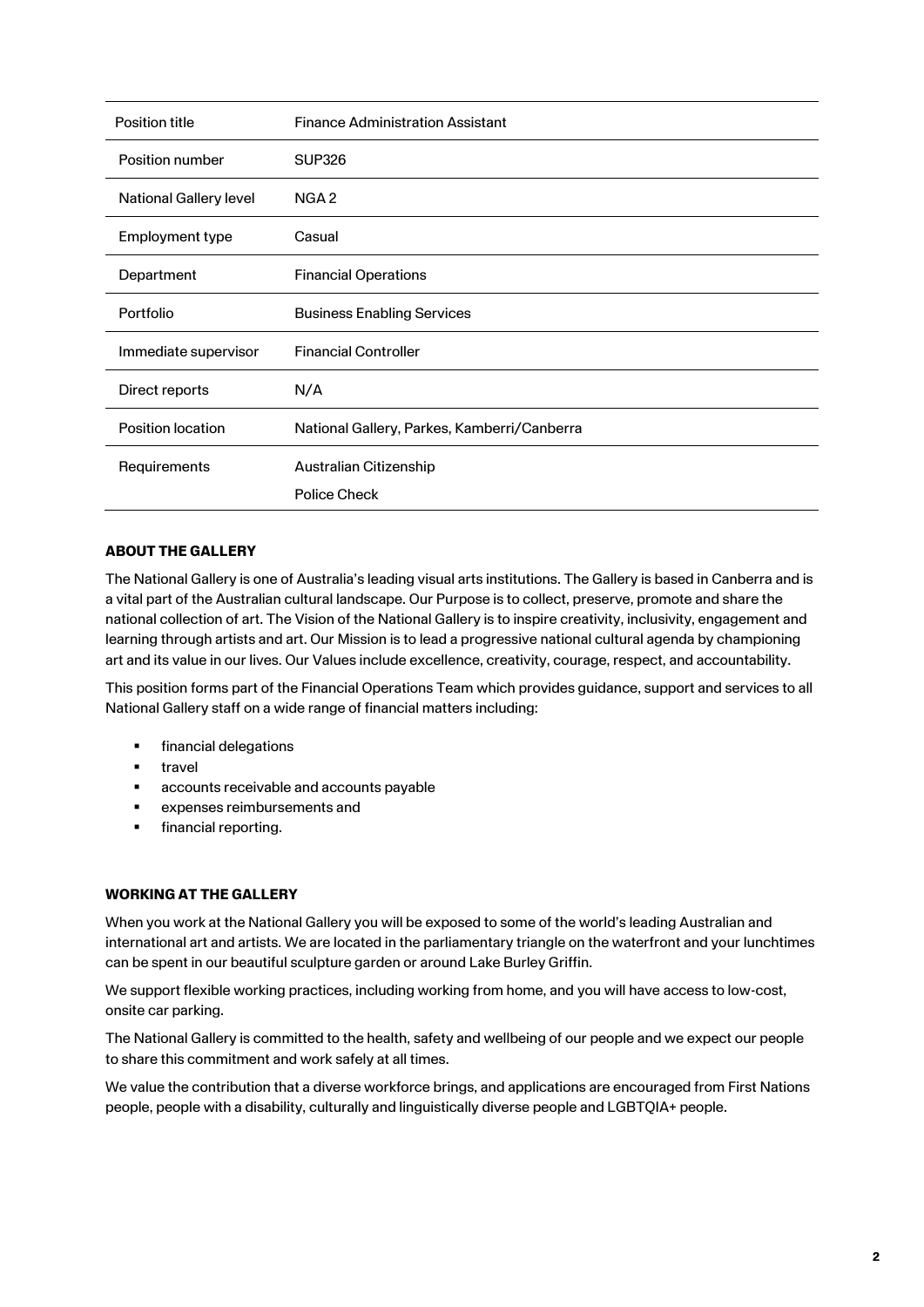### **OVERVIEW OF THE ROLE**

The National Gallery are looking for someone interested in getting some hands-on financial experience in a government agency.

- Are you working towards an accounting degree?
- Would you like to work in a leading cultural institution and support a national cultural agenda of championing art and its value in the lives of all Australians?
- Would you like to work in a professional and exciting environment?

The Finance Department at the National Gallery of Australia has an opportunity for second- or third-year university students studying finance, to apply to become part of a pool of casual employees who play a key role in assisting the National Gallery to meet its financial obligations.

This casual role within the Business Enabling Services Portfolio reports to the Financial Controller. The Finance Administration Assistant will provide assistance to, the accounts payable and accounts receivable officers, together with the broader Finance team.

### **OUR IDEAL CANDIDATE**

Our ideal candidate will have a basic understanding of accounting concepts with the ability to learn and understand transaction processes. You will have good numeracy skills and attention to detail.

Your good communication and interpersonal skills enable you to liaise with staff and other stakeholders to achieve results.

You enjoy working as part of a team and your positive attitude allows you to tackle competing priorities and will ensure your success in working effectively within our ever-changing environment.

### **WHAT WILL YOU DO**

In accordance with the APS 2 work level standards and reporting to the Financial Controller, you will have the following responsibilities:

- 1. Process supplier invoices
- 2. Assist with reconciliations
- 3. Contribute to the preparation of financial statements
- 4. Assist with various administration duties including filing of paperwork
- 5. Provide other general administrative support to the Finance team

### **WHO WE ARE LOOKING FOR**

To be successful in this role you will need to demonstrate, or have the ability to develop the following,

You will:

- 1. **Commit to action by taking responsibility** for accurate completion of your work and seek assistance when required.
- 2. Have the ability to **communicate clearly and concisely** in both written and oral forms in order to provide acuate financial assistance to internal and external stakeholders.
- 3. **Support productive working relationships by being a team player**, who shares information with others, is adaptable in approach and willing to be flexible to accommodate the changing needs of the team.
- 4. **Support the strategic priorities** of the Finance Department by applying and building on your professional expertise.